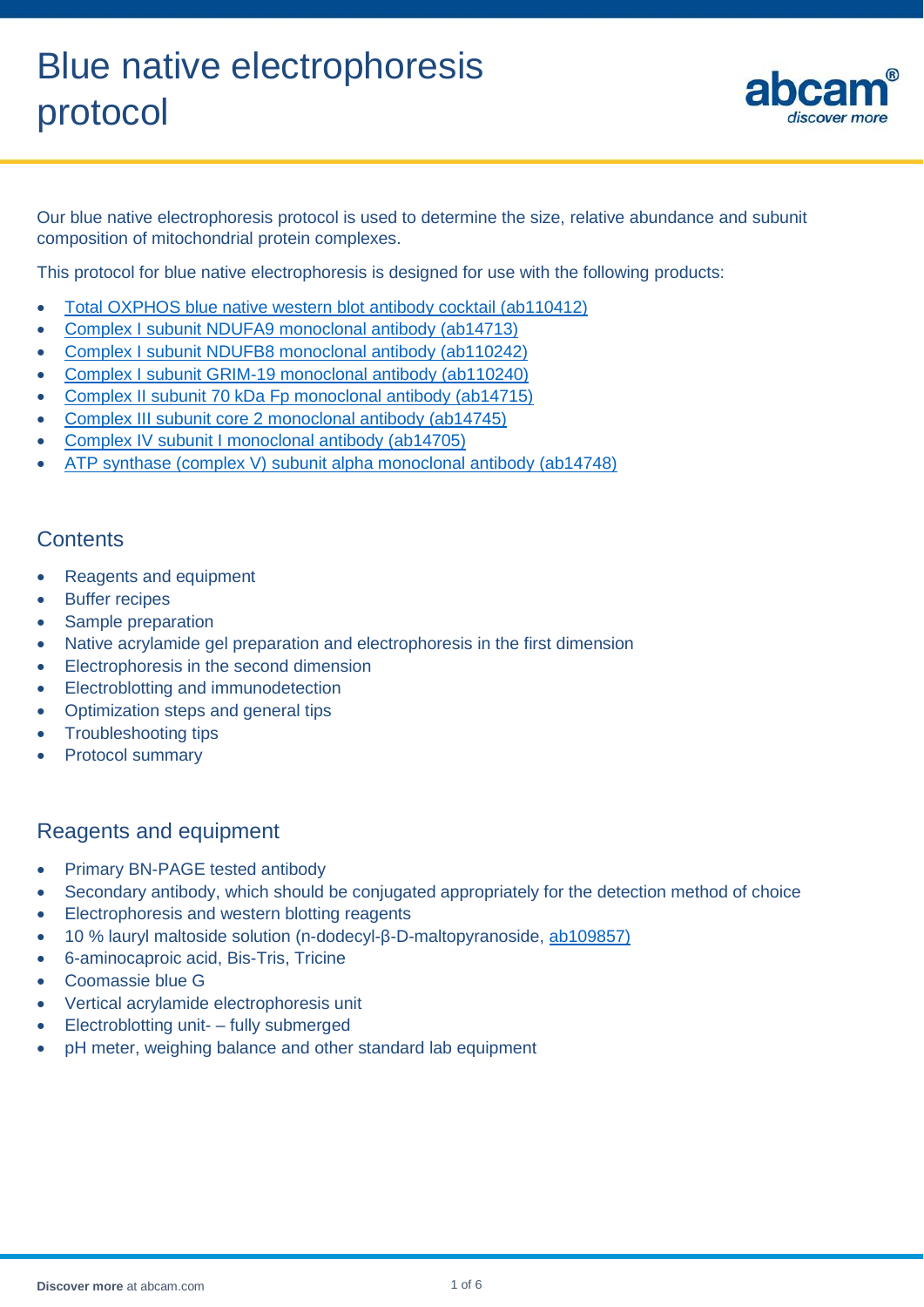# Buffer recipes

# **Phosphate buffered saline solution (PBS)**

1.4 mM  $KH<sub>2</sub>PO<sub>4</sub>$ 8 mM Na<sub>2</sub>HPO<sub>4</sub> 140 mM NaCl 2.7 mM KCl, pH 7.3

## **Protease inhibitor stocks (each is 1000x)**

1 M phenylmethanesulfonyl fluoride (PMSF) in acetone 1 mg/mL leupeptin 1 mg/mL pepstatin

### **First dimension electrophoresis cathode buffer**

50 mM Tricine 15 mM Bis-Tris 0.02% Coomassie blue G Check pH and adjust to 7.0.

### **First dimension electrophoresis anode buffer**

50 mM Bis-Tris Check pH and adjust to 7.0.

### **Second dimension electrophoresis running buffer**

25 mM Tris 192 mM glycine 0.1% SDS

# **SDS-PAGE denaturing buffer**

10% glycerol 2% SDS 50 mM Tris, pH 6.8 0.002% Bromophenol blue 50 mM dithiothreitol

### **Tris/glycine or Towbin electroblotting transfer buffer**

25 mM Tris 192 mM glycine 10% methanol 0.1% SDS

### **Membrane washing buffer**

PBS plus 0.05% Tween 20

### **Membrane blocking buffer**

PBS plus 5% non-fat milk powder

### **Alkaline phosphatase color development buffer**

01 M diethanolamine (DEA)  $5 \text{ mM } MgCl<sub>2</sub>$ 100x NBT stock 50 mg/mL in 100% DMF 100x BCIP stock 50 mg/mL in 70% DMF DMF dimethylformamide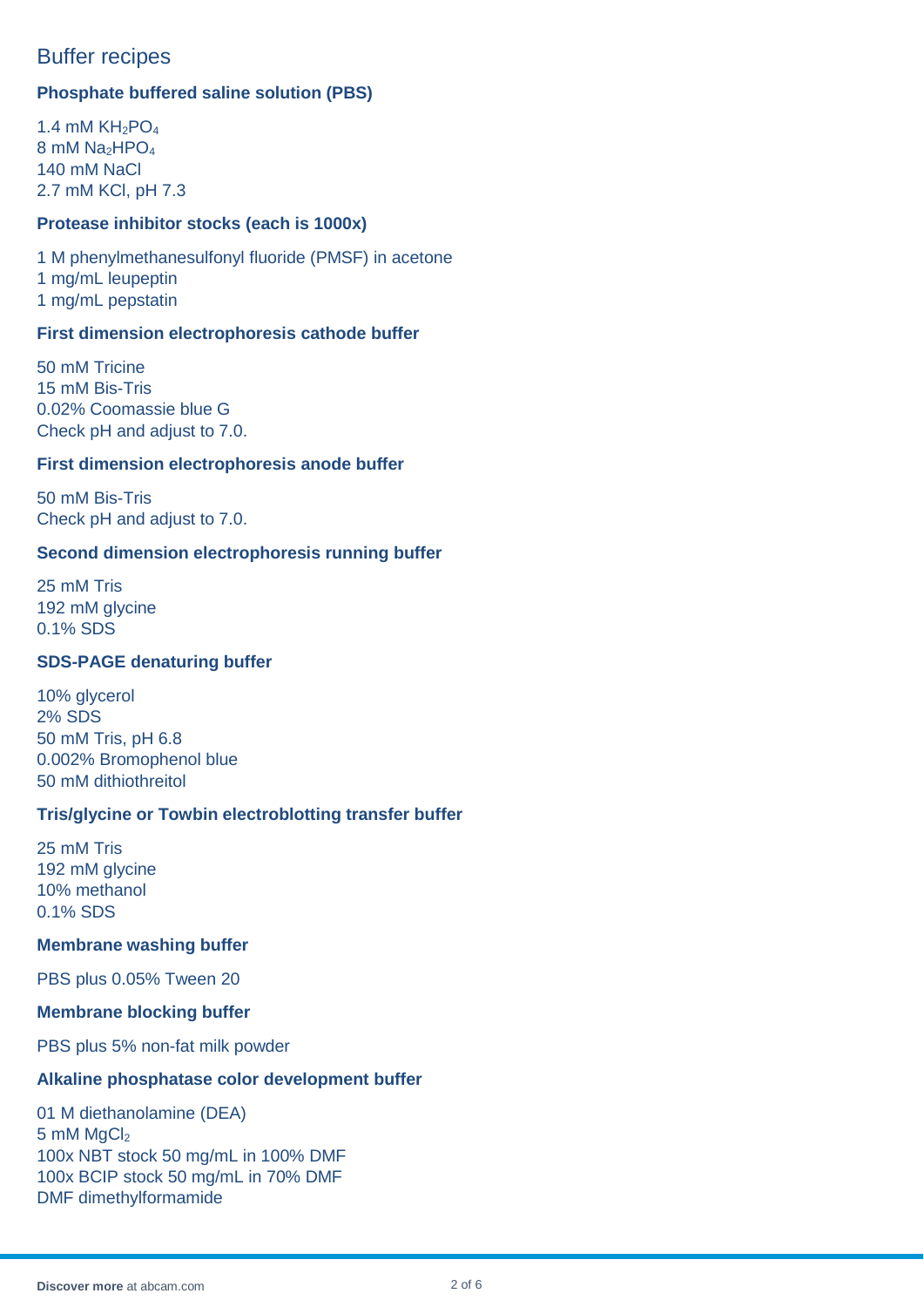# **Buffer A**

0.75 M 6-aminocaproic acid, 50 mM Bis-Tris/HCl, pH 7.0 1 µg/mL leupeptin 1 µg/mL pepstatin 1 mM PMSF Stock leupeptin: 1 mg/mL (water) Stock pepstatin: 1 mg/mL (ethanol) Stock PMSF: 0.3 M (ethanol) LM: n-dodecyl-β-D-maltoside

# Sample preparation

Blue native polyacrylamide gel electrophoresis (BN-PAGE) is performed essentially as described by Schägger and von Jagow (1991), *Analytical Biochemistry*, 199, 223–31.

First, solubilized samples are stained with a charged (Coomassie) dye. The intact mitochondrial complexes are then separated by electrophoresis based upon how much dye was bound, which is proportional to their size.

This first dimension gel can be immediately western blotted, or alternatively, the protein components of the resolved complexes can be further separated in a second dimension after soaking the gel in denaturing SDS buffer. Abcam offer monoclonal antibodies for the detection of all five OXPHOS complexes simultaneously [\(ab110412\)](http://www.abcam.com/ab110412) or each of the OXPHOS complexes individually.

When performing blue native electrophoresis, it is always recommended to isolate mitochondria from cells before analysis. The following kits can be used:

- [Mitochondria Isolation Kit for Tissue \(ab110168\)](http://www.abcam.com/ab110168)
- [Mitochondria Isolation Kit for Tissue \(with Dounce Homogenizer\) \(ab110169\)](http://www.abcam.com/ab110169)
- [Mitochondria Isolation Kit for Cultured Cells \(ab110170\)](http://www.abcam.com/ab110170)
- [Mitochondria Isolation Kit for Cultured Cells \(with Dounce Homogenizer\) \(ab110171\)](http://www.abcam.com/ab110171)

It is possible to probe whole tissue or cell extract but this may result in a weaker signal.

- 1. Resuspend 0.4 mg of sedimented mitochondria in 40 µL 0.75 M aminocaproic acid, 50 mM Bis-Tris, pH 7.0.
- 2. Add 7.5 µL of 10% n-dodecyl-β-D-maltopyranoside.
- 3. Mix and incubate for 30 min on ice.
- 4. Centrifuge at 72,000 g for 30 min. The Beckman Optima bench top ultracentrifuge is recommended for small sample volumes (however, a bench top microcentrifuge at maximum speed, usually around 16,000 g should suffice, although it is not ideal).
- 5. Collect supernatant and discard pellet.
- 6. Add 2.5 µL 5% solution/suspension of Coomassie blue G in 0.5 M aminocaproic acid to the supernatant.
- 7. Add protease inhibitors (e.g. 1 mM PMSF, 1 µg/mL leupeptin and 1 µg/mL pepstatin, see buffer recipes).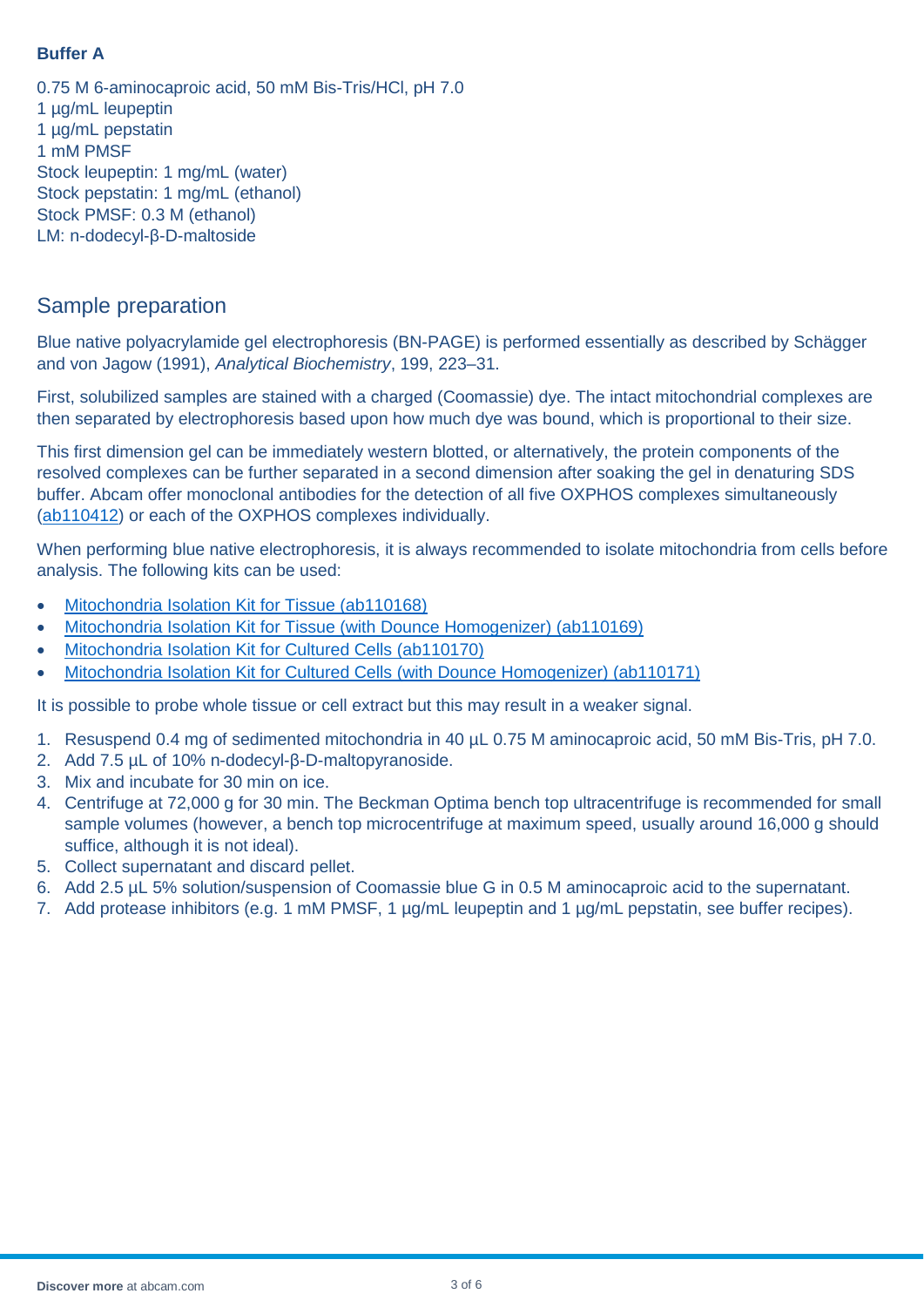# Native acrylamide gel preparation and electrophoresis in the first dimension

Native acrylamide gels can be poured by hand. While it is possible to use a single acrylamide concentration such as a straight 10% gel, we highly recommend the use of a linear acrylamide concentration such as 6-13%. A recipe for pouring these native acrylamide gels in a 10-gelBioRad Mini-PROTEAN II multicasting chamber when using a two chamber gradient former is detailed below.

1. Recommended acrylamide - BioRad 30% Acrylamide/Bis Solution 37.5:1 (161-0158).

| For 38 mL                           | For 32 mL                           |
|-------------------------------------|-------------------------------------|
| 6% acrylamide                       | 13% acrylamide                      |
| 7.6 mL 30% acrylamide               | 14 mL 30% acrylamide                |
| 9 mL dd water                       | 0.2 mL dd water                     |
| 19 mL 1 M aminocaproic acid, pH 7.0 | 16 mL 1 M aminocaproic acid, pH 7.0 |
| 1.9 mL 1 M Bis-Tris, pH 7.0         | 1.6 mL 1 M Bis-Tris, pH 7.0         |
| 200 µL 10% APS                      | 200 µL 10% APS                      |
| 20 µL TEMED                         | 20 µL TEMED                         |

- 2. Once poured, cover the gels in 50% isopropanol solution.
- 3. When all 10 gels have set pour off the isopropanol, rinse with water and remove gels from casting chamber.
- 4. Now a stacking gel and comb are used.

# **Stacking gel**

For 5 mL: 0.7 mL 30% acrylamide 1.6 mL dd water 0.25 mL 1 M Bis-Tris, pH 7.0 2.5 mL 1 M aminocaproic acid, pH 7.0 40 µL 10% APS 10 µL TEMED

5. Samples between 5–20 µL should be loaded into wells. Electrophoresis conditions vary. However, the samples should be separated at 150 V for approximately 2 h or until the sample buffer blue dye has almost run off the bottom of the gel. A recipe for BN-PAGE anode and cathode electrophoresis running buffers are described in the buffer recipes section.

# Electrophoresis in the second dimension

The first dimension gel may be western blotted and the separated mitochondrial complexes probed with antibodies. If so, proceed to the next section. As an alternative the mitochondrial complexes can be further resolved into their protein subunit in a second (denaturing) dimension. To do this:

- 1. Cut each gel lane out of the first dimension gel and soak in SDS denaturing buffer (see buffer recipes)
- 2. Each lane should be turned 90° and loaded onto the top of an SDS-PAGE 10–20% acrylamide gel.

# *This gel should be wider to accommodate the first dimension gel strip.*

3. Electroblotting proceeds as described in the next section.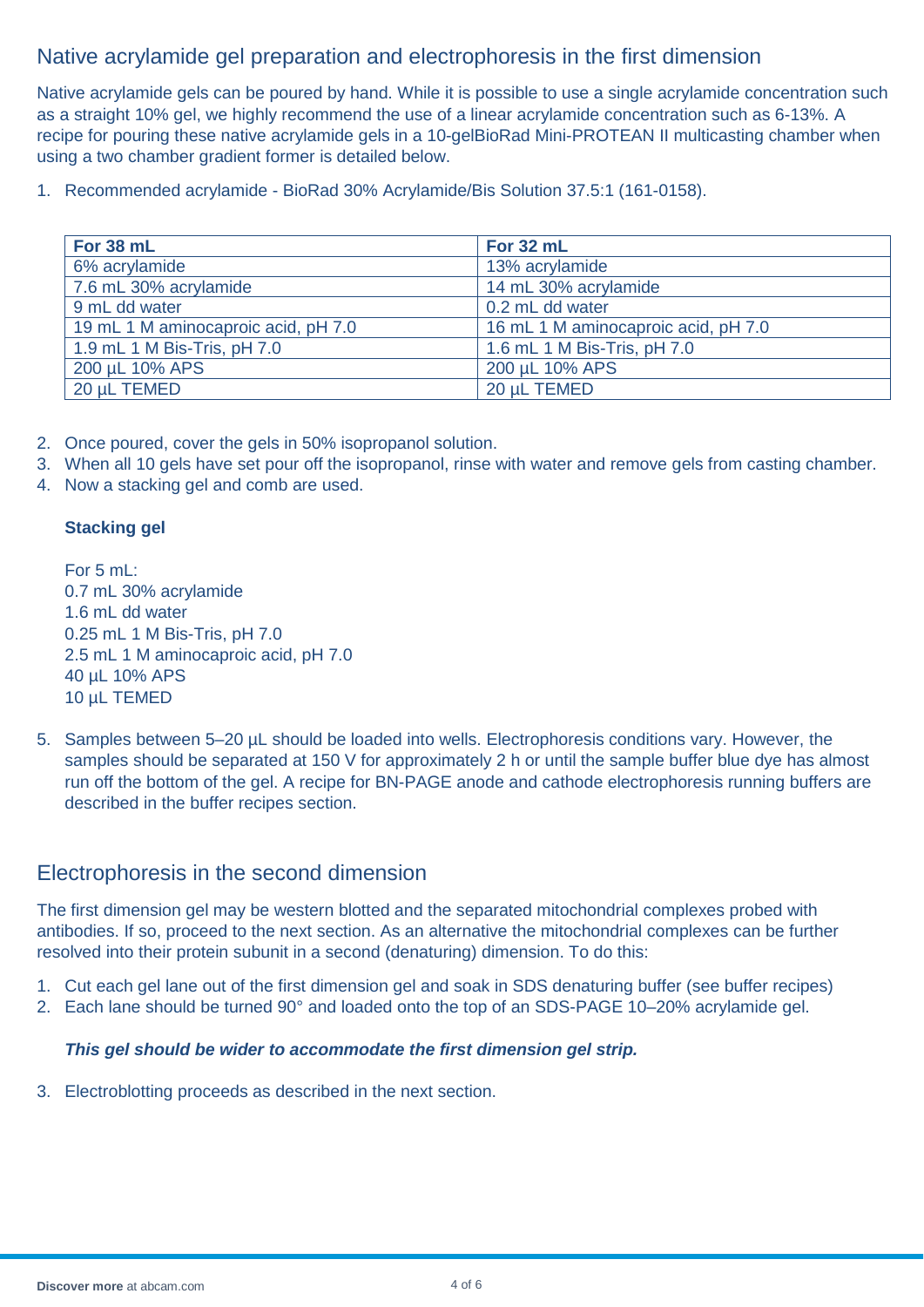# Electroblotting and immunodetection

Electroblotting should be performed with a fully submerged system such as BioRad Mini Trans-blot system. We recommend using the Tris-Glycine transfer method for blotting BN-PAGE gels. The recipes for all buffers are detailed in the buffers section. Also highly recommended is the use of a PVDF membrane such as Immobilon rather than nitrocellulose membrane.

- 1. After electrophoresis, the gel should be soaked in transfer buffer for 30 min before assembling the transfer sandwich.
- 2. Electroblotting should be carried out at 150 mAmp for 1.5 h. Good electrophoretic transfer is indicated by the complete transfer of blue dye from the gel onto the membrane.
- 3. Membranes should be blocked for at least 3 h in 5% milk/PBS solution, blocking overnight at 4°C is recommended.
- 4. Wash the membrane for 10 min in PBS 0.05% Tween 20.
- 5. Incubate the membrane with the primary BN-PAGE monoclonal antibody.

### *Antibodies should be diluted to the recommended concentration in a 1% milk/PBS incubation solution. 5 mL of antibody solution should be enough to cover a 100 cm2 membrane and constant rocking/agitation/rolling is recommended.*

- 6. Wash the membrane in PBS 0.05% Tween 20 solution for 5 min. Repeat this step twice.
- 7. Incubate the membrane with the secondary antibody, which should be conjugated appropriately for the detection method of choice. Two highly recommended methods are alkaline phosphatase (AP) and horseradish peroxidase conjugated secondary antibodies.
- 8. Use this antibody at the dilution recommended by the manufacturer in a 1% milk/PBS solution. Include sodium azide as a preservative in this solution or subsequent solutions will inhibit the activity of horseradish peroxidase conjugated antibodies.
- 9. Wash the membrane in PBS 0.05% Tween 20 solution for 5 min. Repeat this step twice.
- 10. Rinse the blot in PBS to remove any Tween 20 which may inhibit detection.
- 11. The blot is now ready for development.

### **Blot development with an alkaline phosphatase conjugated secondary antibody**

The membrane should be incubated in AP color development buffer supplemented with 1% v/v BCIP and 1% v/v NBT. Develop until a satisfactory signal achieved. Terminate development by rinsing the blot in water. For more details see the manufacturer's instructions.

### **Blot development with a horseradish peroxidase conjugated secondary antibody**

The membrane should be incubated in HRP color development solution. We highly recommend the ECL + system where the solution is 40:1 reagent A:B. Incubate for 2 min.

Cover the membrane with a transparent wrap/cling film and expose to X-ray film under appropriate darkroom conditions and film development. For more details see the manufacturer's instructions.